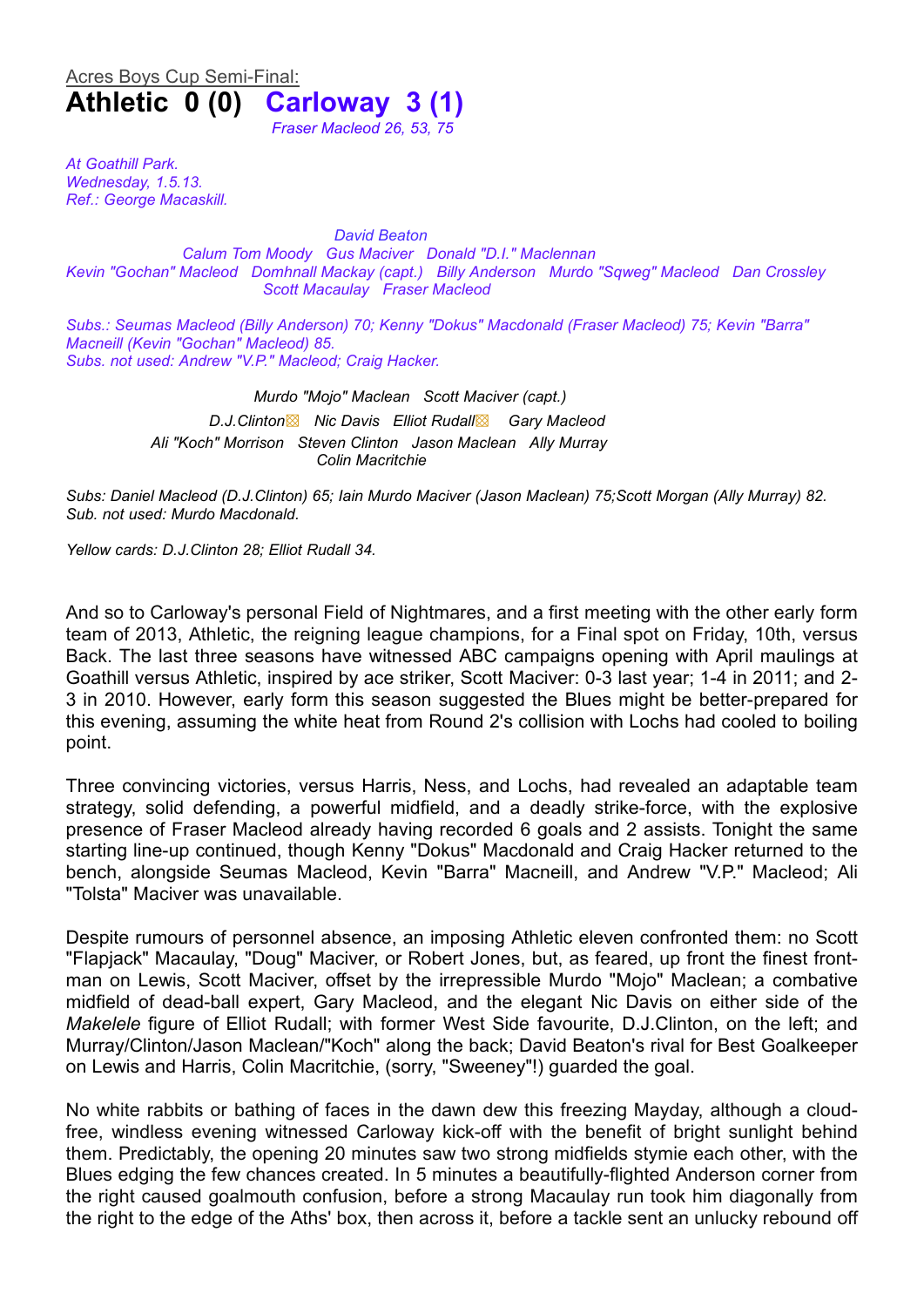him and past. On 11 minutes a "D.J." throw-in on the left, 12 metres from the bye-line, eluded a defender; "Mojo" gathered, 14 metres left of goal, cunningly reversed into space and crossed head-high, but with no takers. Crossed back from the right, the danger was thwacked clear.

Moments later, a de Boer ball from the halfway line (Anderson?Moody?), freed the racing Fraz Mac, who flew into the right of the box but his low screamer from 14 metres whizzed across the advancing Macritchie and well-wide of the far post. One minute later Gus Maciver and "Gochan" left a loose ball in their right-half area to each other and "Mojo" was on it in a flash, travelled rapidly to the left edge of the box, checked, but just as he set his sights, the ball bobbed, and his right-foot strike lifted well-wide of Beaton's left-hand post.

On 16 minutes Fraz Mac was freed once more down the right, reached the box and crossed a trademark low bullet. Anderson connected; was blocked; tried again; it rebounded again, this time to Macaulay; his attempt hit Sky Lab. On 26 minutes, a scintillating Crossley run from halfway, down the left took him past Macleod, then Murray, inwards past a third, to lay off to Anderson, whose right-foot thunderbolt from the edge of the box, thudded down off the underside of the bar and out. Fraser Macleod reacted first to head home to Macritchie's right from 10 metres. (**1-0**).

Aths didn't wobble but continued to compete strongly: every time Maciver had breathed, a phalanx of Blues had dropped on him, but he finally broke free on 32 minutes down the right, then cut in, but his left-foot try from 22 metres cleared the bar. A minute later a carbon-copy run by Gary Macleod ended in a right-footer from 24 metres roaring just outside the right junction on Beaton's bar and post. On 39 minutes, a lucky ricochet sent Fraz Mac behind the line into the box but a lightning intervention by the keeper took advantage of a stumble to block brilliantly, and the breaking ball was booted clear. A Macleod free-kick from the halfway line was headed on by Rudall on the edge of the box but Beaton rushed out to be first to it.

On the stroke of half-time Fraz Mac robbed a defender on the left bye-line, moved in unmarked, drew the unprotected Macritchie, and slipped the ball home neatly from 12 metres, between near post and keeper. Congratulations all round, then everyone's attention was drawn to the stand-side linesman's raised flag. No goal! Apparently, there had been an earlier off-side on the left touchline, unnoticed by everyone - except the stand-side linesman.

## **Half-Time: Athletic 0 Carloway 1**

The margin at 45 minutes was probably appropriate: so far, na Gormaich had successfully stifled Aths' forwards, but not their midfield; Aths' back-men, however, had struggled to contain Crossley and Macaulay; with the peripatetic "Gochan" and turbo-fuelled Fraz Mac especially difficult to nail down. Suddenly, on 53 minutes, it became that bit harder for them when an electrifying Blues' move down the left through Macaulay doubled the lead. He reached the left side of the box and his quick-fire head-high cross square was met by "Gochan" rushing towards him to back-head onwards to the arriving Fraz Mac on the right side of the goal, who fired a first-time right-footer from 12 metres to the helpless keeper's left (**2-0**). An absolute peach of a move!

Moments later, a "D.I" ball through the centre sent Macleod clear into the box once more but Macritchie safely gathered his mishit shot. Finally, on 57 minutes, a way back for the Stornoway boys: a free-kick on the front left edge of the box. However, Gary Macleod struck the wall; he then struck the rebound against the wall, and it was cleared. Two minutes later another Macleod free-kick, 20 metres out on the left, rebounded clear for a long ball to be sent to Gochan" breaking left but his cross was headed over by Macleod from 12 metres. On the hour a loose ball from a cross on the right was hit first-time on the left by Fraz Mac but his right-foot snapshot flew just outside Macritchie's right-hand post.